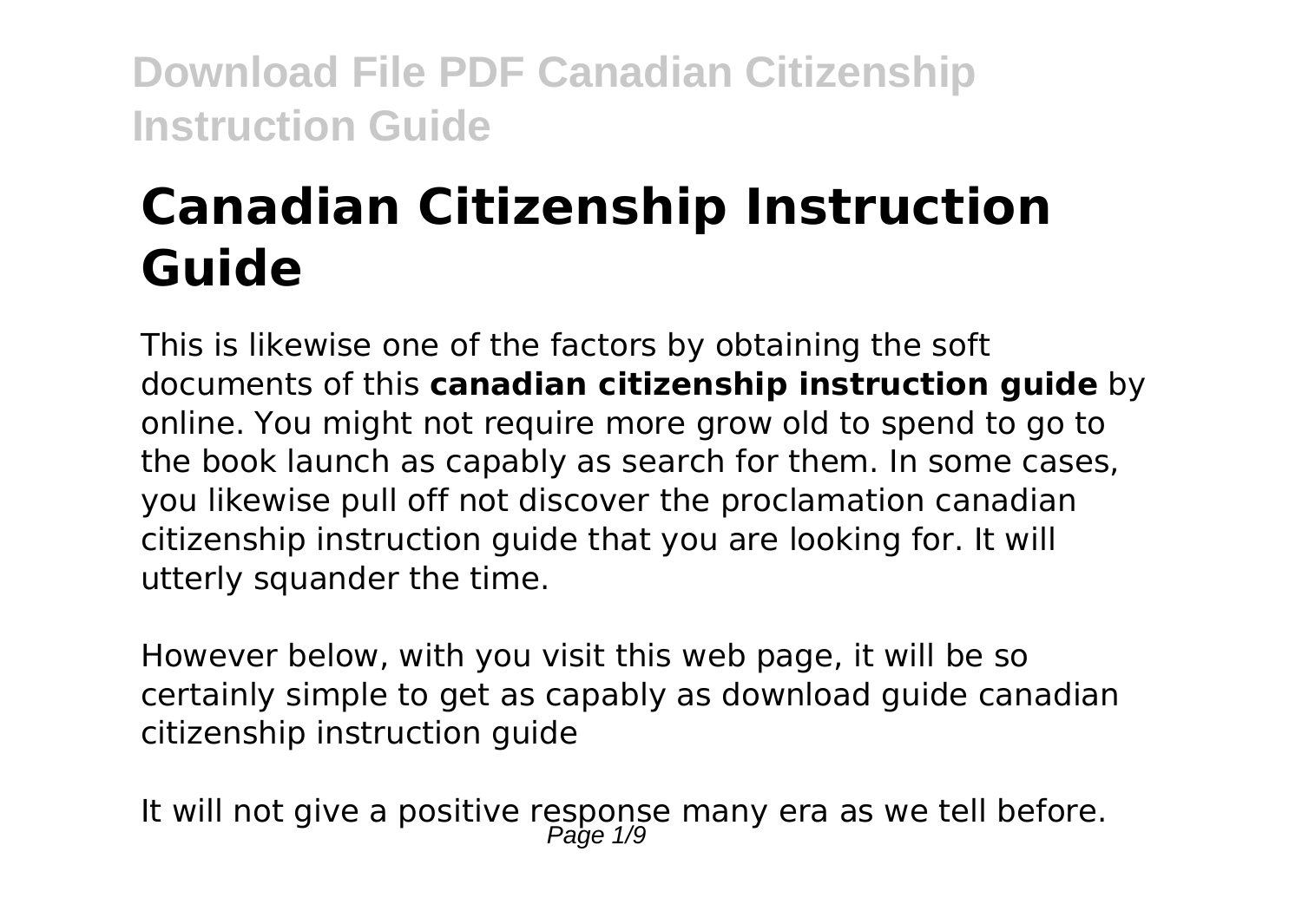You can do it even if accomplishment something else at house and even in your workplace. for that reason easy! So, are you question? Just exercise just what we have enough money below as with ease as review **canadian citizenship instruction guide** what you later than to read!

From books, magazines to tutorials you can access and download a lot for free from the publishing platform named Issuu. The contents are produced by famous and independent writers and you can access them all if you have an account. You can also read many books on the site even if you do not have an account. For free eBooks, you can access the authors who allow you to download their books for free that is, if you have an account with Issuu.

#### **Canadian Citizenship Instruction Guide**

Guide for Paper Applications for a Citizenship Certificate for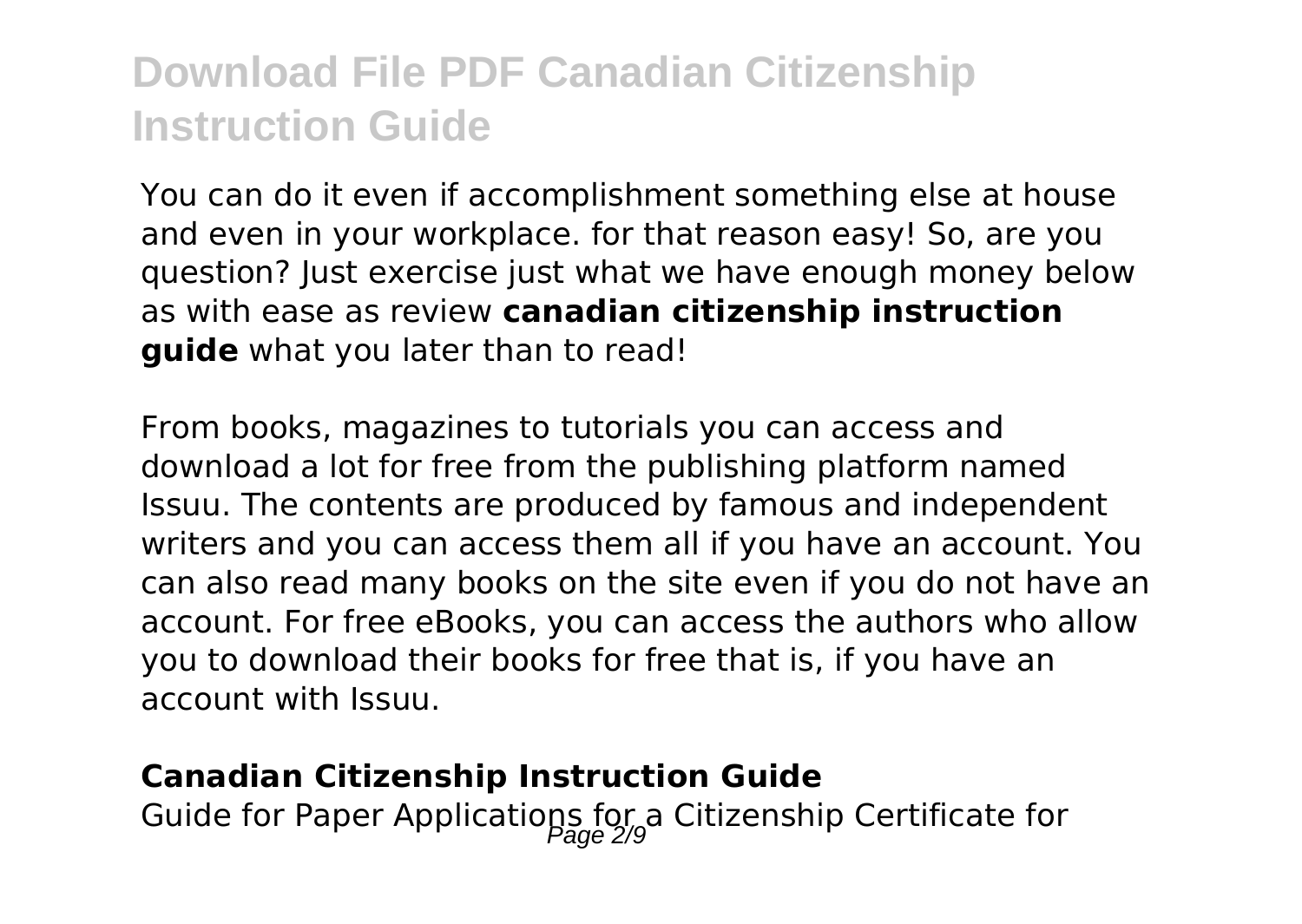Adults and Minors (Proof of Citizenship) under Section 3 (CIT 0001) Step 1: Gather your documents. What documents do I need? See the Document Checklist [CIT 0014] (PDF, 0.99 MB)to help you... Step 2: Complete your application. Note: It is ...

### **Guide for Paper Applications for a Citizenship Certificate**

**...**

Application for Canadian citizenship under subsection 5 (1) – Adults 18 years of age and older (CIT 0002) Steps to Canadian Citizenship. Step 1 – Make sure you're eligible. To be eligible for Canadian citizenship, you Note: If you are a Registered Indian... Step 2 – Calculate how long you've been ...

#### **Application for Canadian citizenship under subsection 5(1**

**...**

You must also be able to (unless you are 55 or older at the time of application): communicate (speak and understand) in English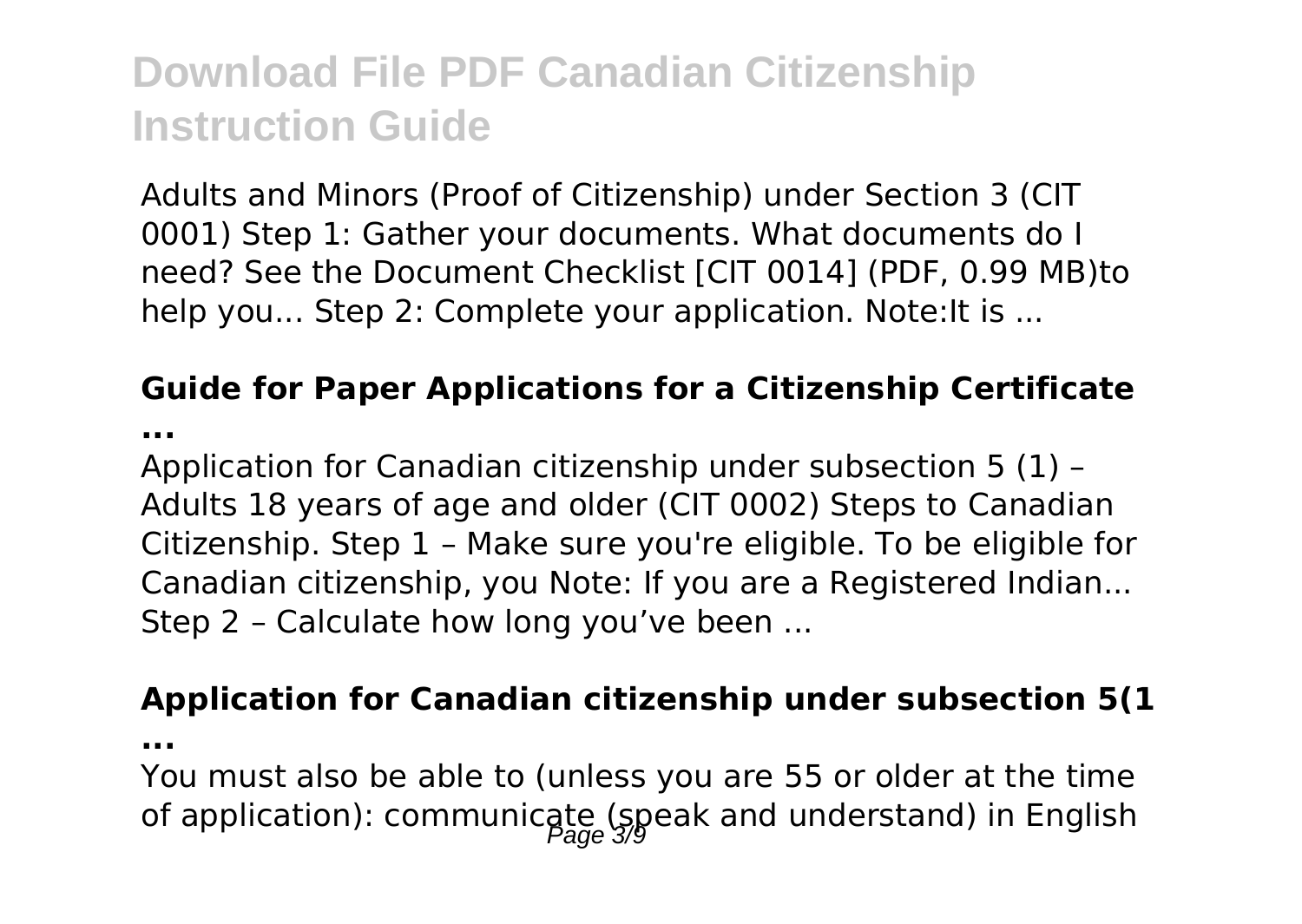or French and show, in English or French, knowledge about Canada and the responsibilities and privileges of citizenship

### **Application for Canadian Citizenship: Adults - Subsection ...**

Applicants for citizenship must meet certain conditions. These are the following: Permanent Residency – you should have PR status. Your status must not be in question. Check your eligibility. Time lived in Canada – you must have been physically present in Canada for at least 1095 days within the past 5 years.

#### **Applying for citizenship: A step-by-step guide – Live & Learn**

Canadian Citizenship Application Checklist includes form CIT 0002, Document Checklist (CIT 0007), Citizenship Photo Specifications, Form CIT 0177, and FormIMM 5476. The form is intended for the candidates who want to apply for Canadian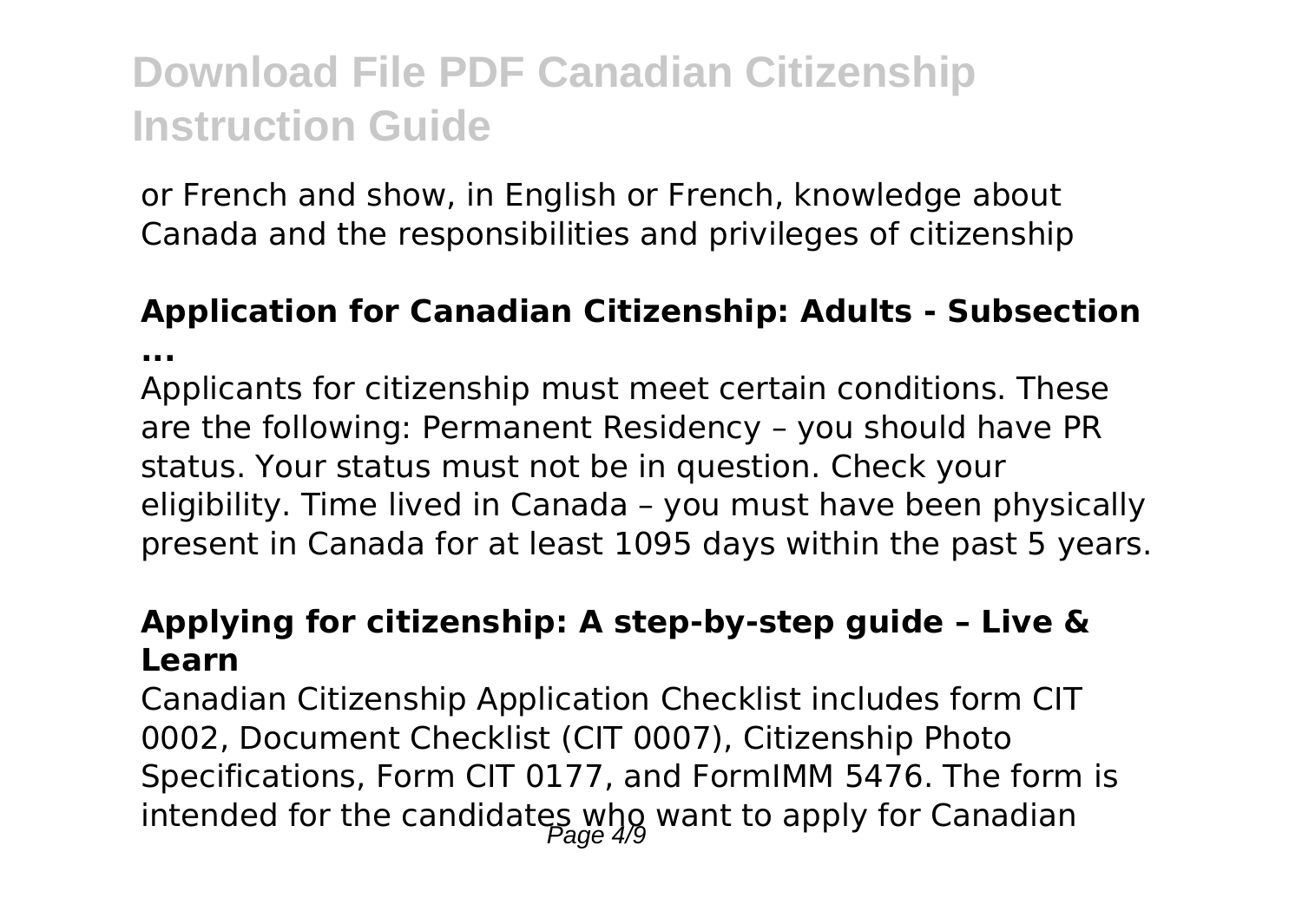Citizenship. Applicants using CIT 0007 form must be Canadian Permanent Resident, be aged 18 or older.

**Canadian Citizenship Application Checklist: Document ...** Guide CIT 0003 - Application for Canadian Citizenship - Minors (under 18 years of age) Step 1 – Make sure the minor is eligible. Note: A step parent or grandparent is not considered a parent for citizenship... Step 2 - Gather the minor's documents. Photocopies of the minor's biographical page of all ...

**Guide CIT 0003 - Application for Canadian Citizenship ...** You can send us one of a number of different documents to show that you meet the language requirement, including: the results of an IRCC-approved third-party test; proof from certain government-funded language training programs; proof of completion of secondary or post-secondary education in English or French, in Canada or abroad; For information on other forms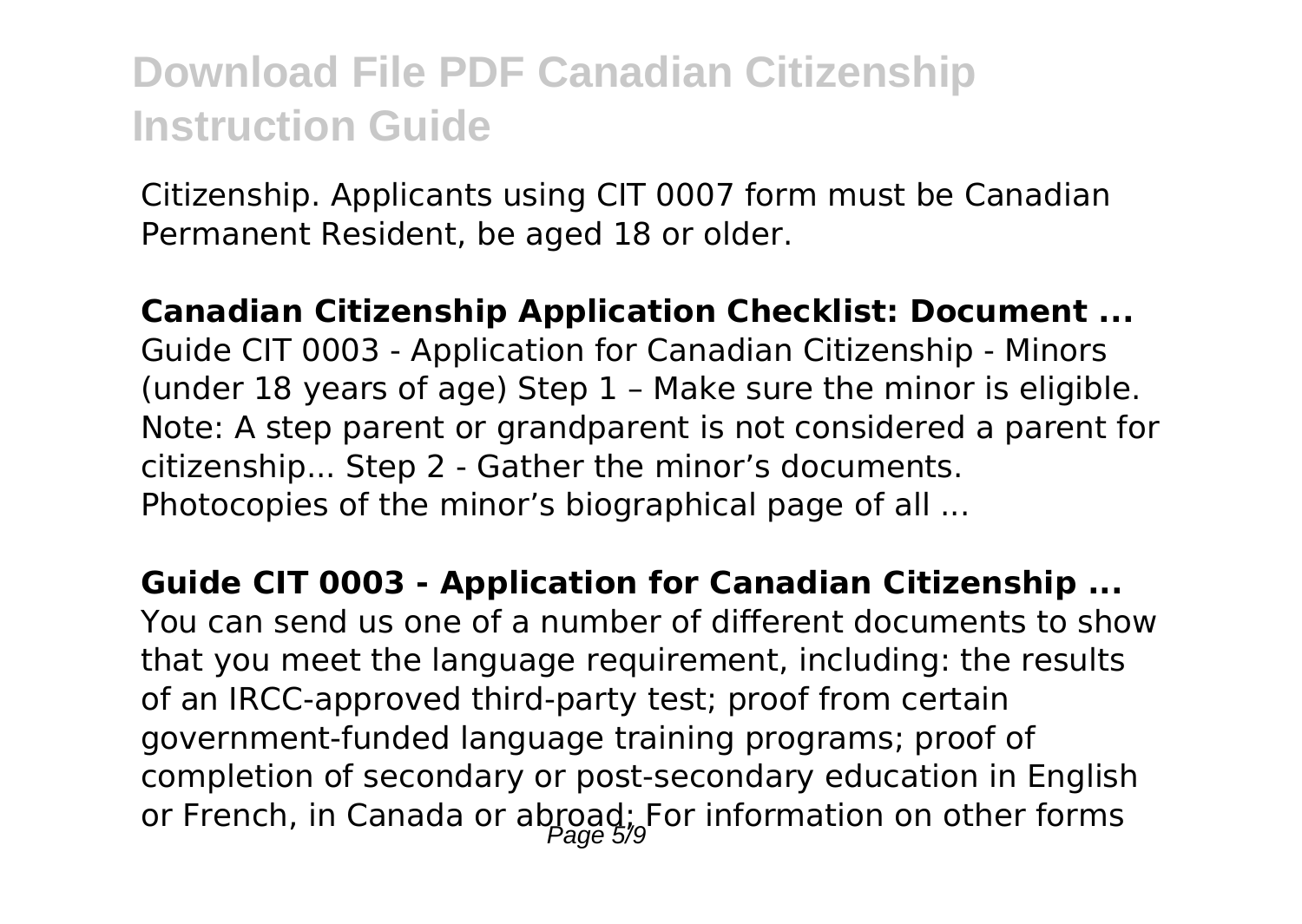of proof accepted, see:

### **What documents can I use to prove that I meet the ...**

Requirements Provide two (2) identical citizenship photographs (except Renunciation applications, where only one (1) photo is... Your photographs must comply with the specifications below. If the photographs do not meet the specifications, you will... Photographs must be printed on quality ...

### **Citizenship application photograph specifications - Canada.ca**

Citizenship and Immigration Services (USCIS) website at . www.uscis.gov. for more information on this topic and to review the instructions for Form N-600, Application for Certificate of Citizenship, and Form N-600K, Application for Citizenship and Issuance of Certificate Under Section 322. If either of your parents is a United States citizen ...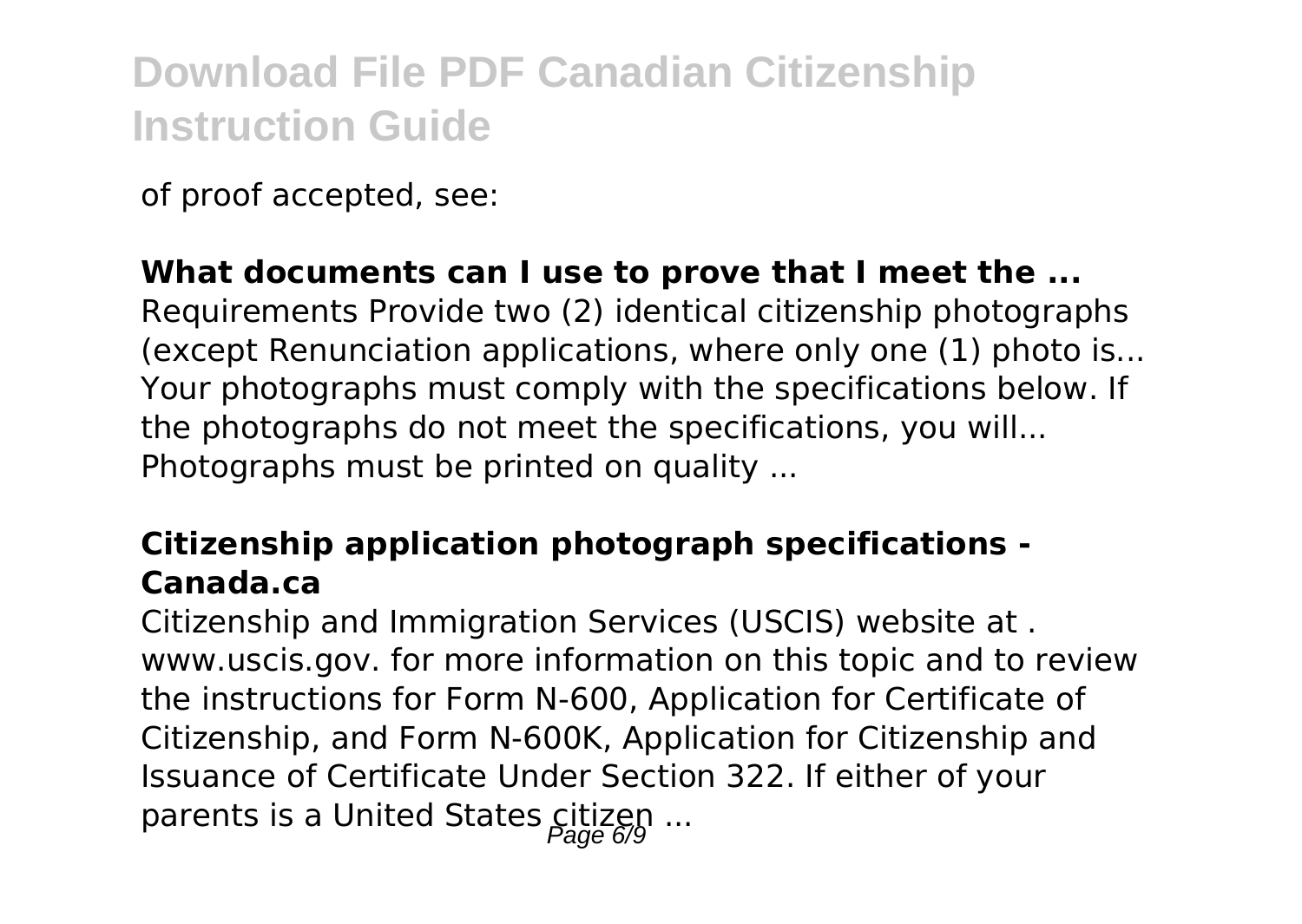#### **Instructions for Application for Naturalization USCIS**

citizenship ... Guide CIT 0003 - Application for Canadian Citizenship - Minors (under 18 years of age) Step 1 – Make sure the minor is eligible. Note: A step parent or grandparent is not considered a parent for citizenship... Step 2 - Gather the minor's documents. Photocopies of the minor's biographical page of all ... Guide CIT 0003 - Application for Canadian Citizenship ... Form N-600K,

#### **Instruction Guide Citizenship Application**

Instruction Guide Citizenship Read the instruction guide thoroughly and then fill out each of the applicable The Citizenship Act requires a person to be physically present in Canada. New requirements for Canadian citizenship took effect June 11, 2015 Find out more about the changes to the Citizenship Act and strengthening the rules.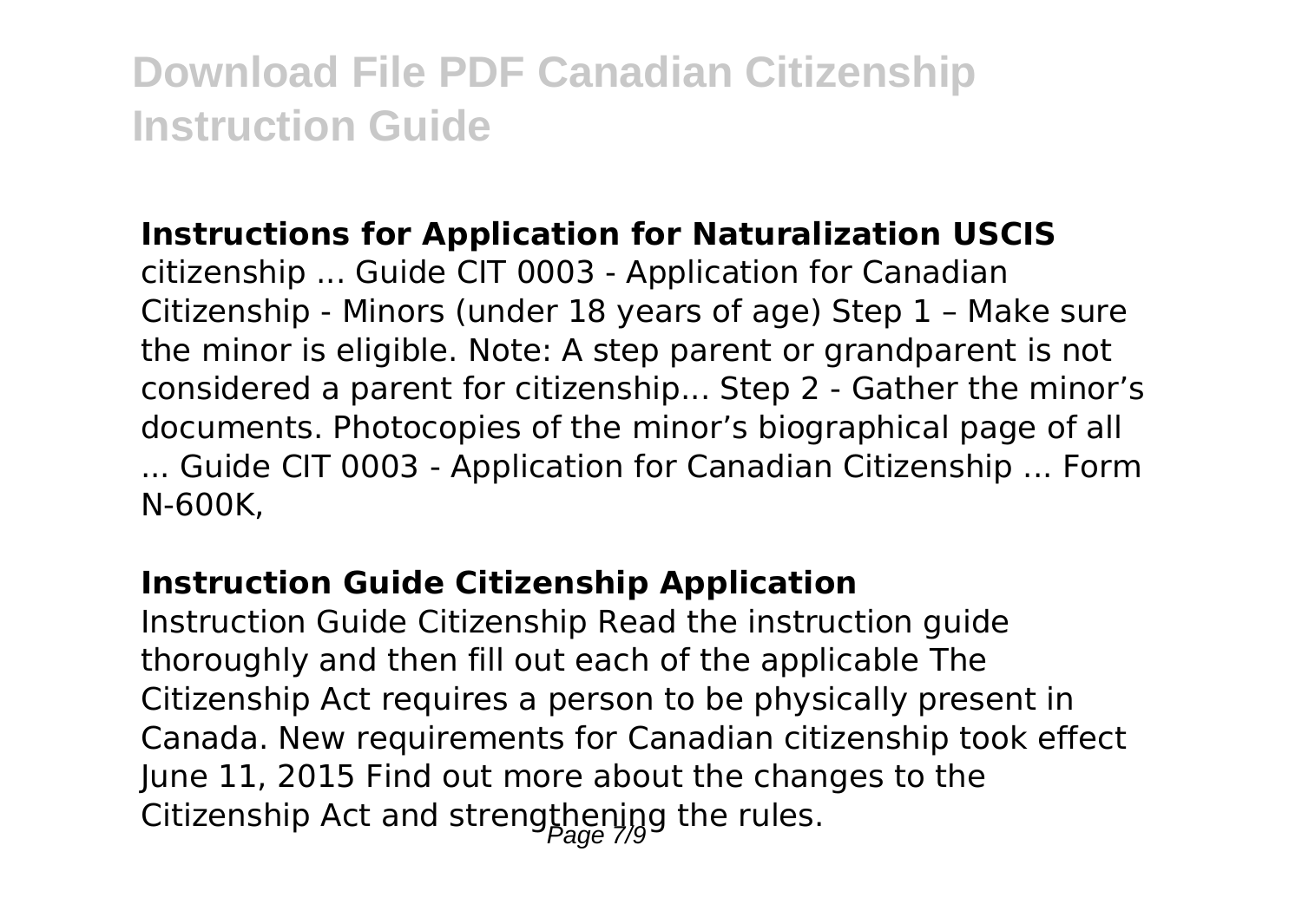### **Instruction Guide Citizenship klasanutiz.files.wordpress.com**

This instruction guide: is for paper applications that will be submitted by mail or at a Canadian embassy, high commission or consular office has information you must know before you submit your application explains how to fill out the application and gather your supporting documents Guide for Paper Applications for a Citizenship Certificate ...

### **Instruction Guide Citizenship Application**

APPLICATION FOR CANADIAN CITIZENSHIP UNDER SUBSECTION 5(1) ADULTS (18 YEARS OF AGE AND OLDER) Send the following documents with your application. Check each box once you enclose the item. Failure to provide a fully completed application form or the necessary documents will result in the return of your application.  $P_{\text{face } A/\text{S}}$